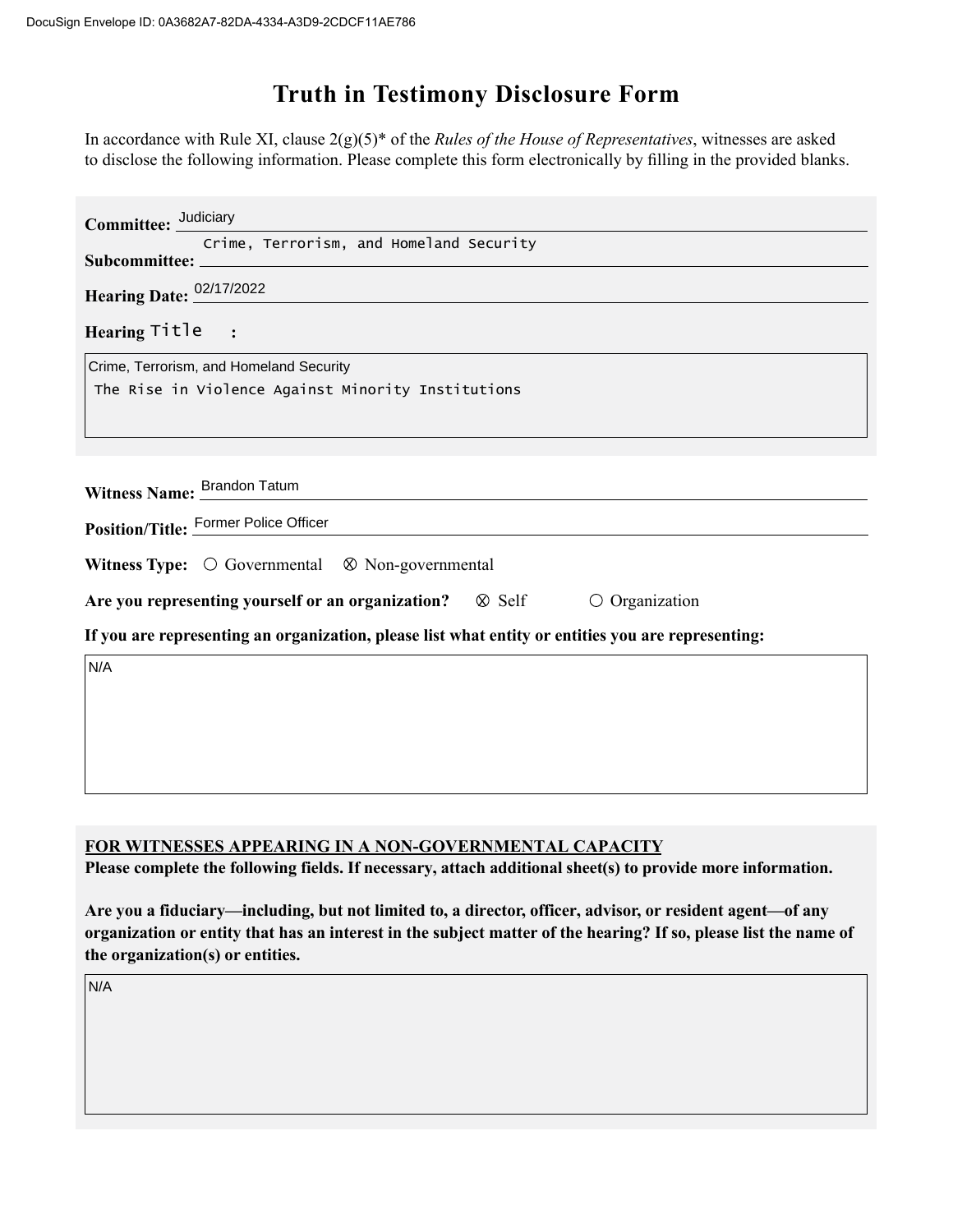**Please list any federal grants or contracts (including subgrants or subcontracts) related to the hearing's subject matter that you, the organization(s) you represent, or entities for which you serve as a fiduciary have received in the past thirty-six months from the date of the hearing. Include the source and amount of each grant or contract.** 

N/A

**Please list any contracts, grants, or payments originating with a foreign government and related to the hearing's subject that you, the organization(s) you represent, or entities for which you serve as a fiduciary have received in the past thirty-six months from the date of the hearing. Include the amount and country of origin of each contract or payment.** 

N/A

## **Please complete the following fields. If necessary, attach additional sheet(s) to provide more information.**

 $\boxtimes$  I have attached a written statement of proposed testimony.

 $\boxtimes$  I have attached my curriculum vitae or biography.

**\***Rule XI, clause 2(g)(5), of the U.S. House of Representatives provides:

(5)(A) Each committee shall, to the greatest extent practicable, require witnesses who appear before it to submit in advance written statements of proposed testimony and to limit their initial presentations to the committee to brief summaries thereof.

(B) In the case of a witness appearing in a non-governmental capacity, a written statement of proposed testimony shall include— (i) a curriculum vitae; (ii) a disclosure of any Federal grants or contracts, or contracts, grants, or payments originating with a foreign government, received during the past 36 months by the witness or by an entity represented by the witness and related to the subject matter of the hearing; and (iii) a disclosure of whether the witness is a fiduciary (including, but not limited to, a director, officer, advisor, or resident agent) of any organization or entity that has an interest in the subject matter of the hearing.

(C) The disclosure referred to in subdivision (B)(iii) shall include— (i) the amount and source of each Federal grant (or subgrant thereof) or contract (or subcontract thereof) related to the subject matter of the hearing; and (ii) the amount and country of origin of any payment or contract related to the subject matter of the hearing originating with a foreign government.

(D) Such statements, with appropriate redactions to protect the privacy or security of the witness, shall be made publicly available in electronic form 24 hours before the witness appears to the extent practicable, but not later than one day after the witness appears.